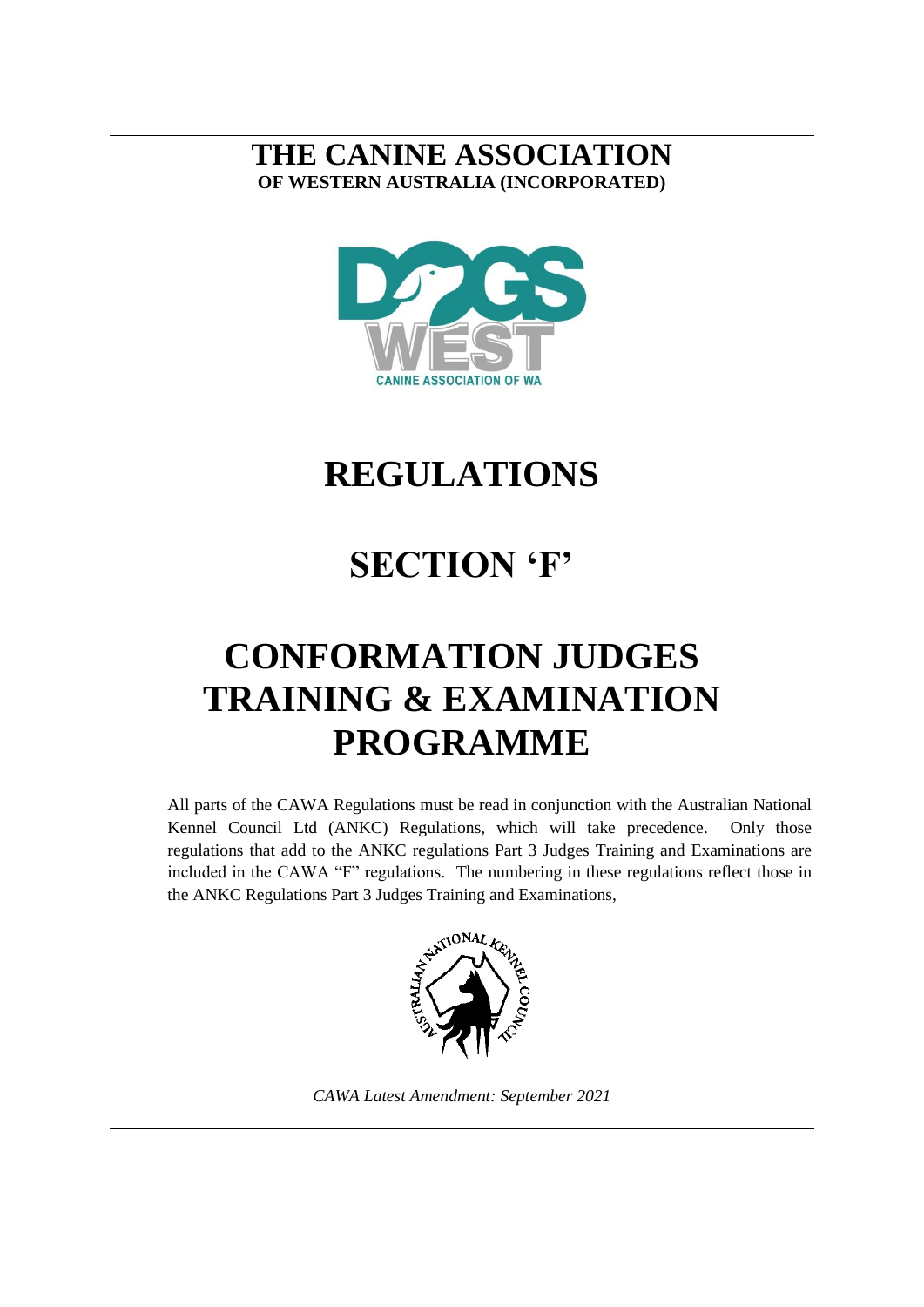# **CAWA REGULATIONS - SECTION 'F'**

# **INDEX**

- **F1.** TERMINOLOGY
- **F2.** METHOD OF EDUCATION
- F4. ASPIRING JUDGE ENTRANCE PROGRAMME (1<sup>ST</sup> GROUP)
- F6. TRAINEE JUDGE PROGRAMME (1<sup>ST</sup> AND SUBSEQUENT GROUPS)
- **F7.** SINGLE BREED PROGRAMME
- **F8.** SINGLE BREED TRAINING PROGRAMME
- **F9.** THEORY EXAMINATIONS
- **F11**. GENERAL
- **F14**. APPLICATIONS AND RENEWALS
- **F15**. TRAINING YEAR
- **F16**. TRAINEE JUDGES APPOINTMENTS
- **F17**. CONFORMATION JUDGES TRAINING WORKING PARTY (10/11)

**Any breach of the regulations in this section is an offence. (08/20)**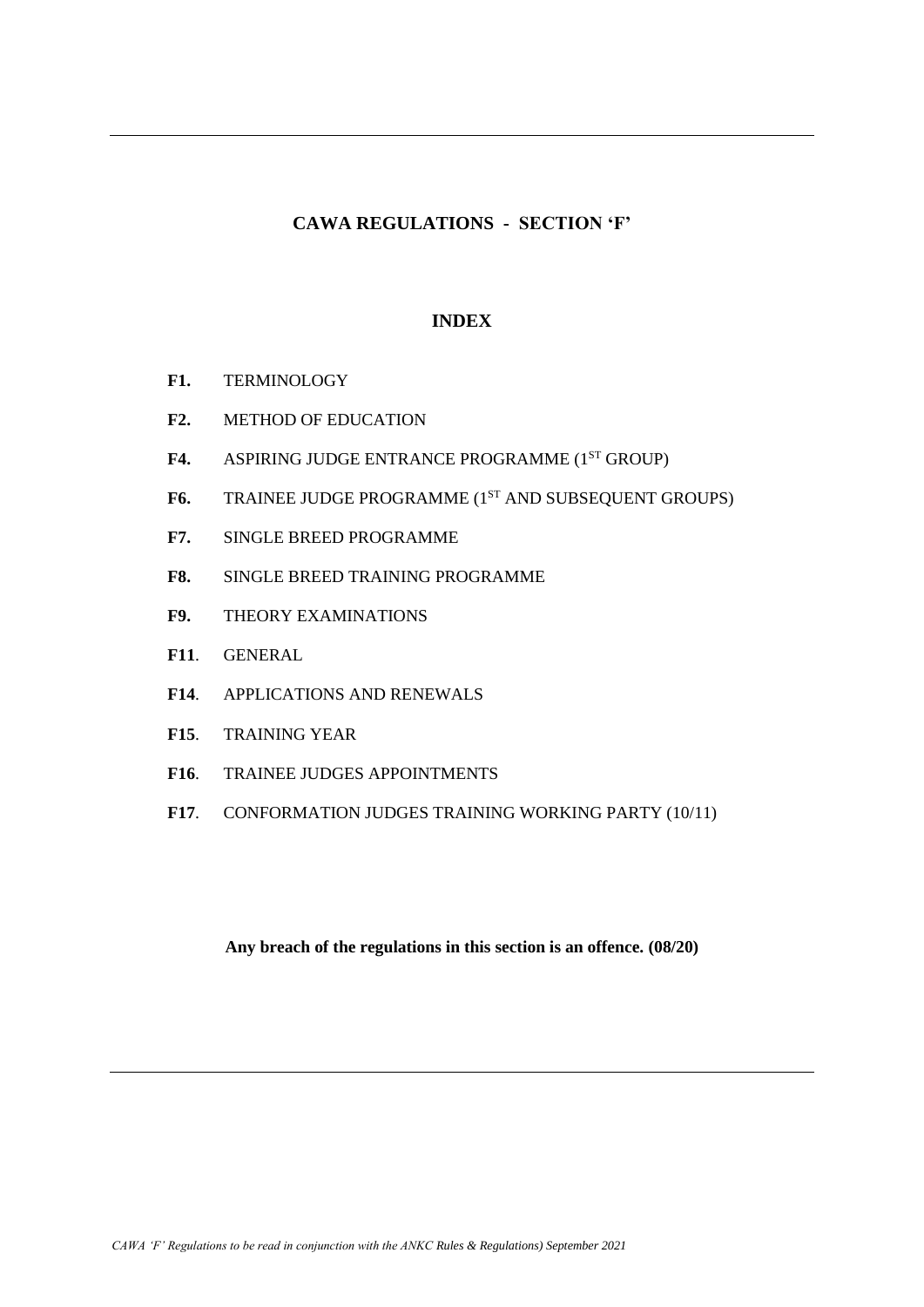**All parts of the CAWA Regulations are to be read in conjunction with the Australian National Kennel Council Ltd (ANKC) Regulations, which will take precedence. Only those regulations that add to the ANKC regulations Part 3 Judges Training and Examinations are included in the CAWA "F" regulations.**

### **F1. Terminology**

- 1.1 Member Body. The Canine Association of Western Australia (CAWA) or Dogs West..
- 1.2 ANKC. Australian National Kennel Council.
- 1.3 CJTWP. Conformation Judges Training Working Party.
- 1.4 Mentor. An ANKC Championship Show Judge who has completed the ANKC Examiner/Assessor Accreditation Programme as outlined in Section 9 of these regulations.

# **F2 Method of Education**

- 2.3 Record Keeping
	- 2.3.1 Trainees are responsible for keeping a record of all open shows and parades judged – the number of dogs and breeds judged. When applying for elevation a summary of the relevant records must be included unless otherwise specified on the appropriate form. Trainee judges must complete a Trainee Judges Record Form (J4) in duplicate after each appointment. One copy must be forwarded to the CJTWP through the Dogs West office within ten (10) working days of the open show or parade, the other copy to be retained for the Trainee Judge's own records. Forms not submitted within the time limit as required shall be rejected and the numbers for that appointment will not be counted. All dates as included in the annual CJTWP calendar issued to trainees are to be complied with.

### **F4. Aspiring Judge Entrance Programme (1st Group)**

- 4.1 Aspiring Judge Entrance Program (1st Group or Single Breed)
	- 4.1.1 To enrol in the Program as an Aspiring Judge, a member must fulfil the following criteria:
		- 4.1.1.5(a) Dispensation may be granted from ANKC Regulation 4.1.1.3 or 4.1.1.4 on production of evidence from the applicant that they reside in an area that prohibits the breeding of dogs by State or Local Authority law.
		- 4.1.1.6 (c) Have successfully completed the Dogs West Stewards' Course and have acted as ring and gate steward - on no less than six (6) occasions of which three (3) must be full groups at Championship Shows - for a minimum of three hundred (300) dogs within the two (2) years preceding application. (01/14)

# **F6 Trainee Judge Program (1st and Subsequent Groups)**

- 6.1.1 Module 1. Breed Lectures / Field Events / Seminars
	- 6.1.1 (a) A Trainee judge must attend a minimum of seven (7) lectures per group per year. One of the lectures must be a Mock Practical Assessment. Trainees must attend the Information Lecture.

Any missed lectures require an essay as per ANKC Reg 6.1.1 (b).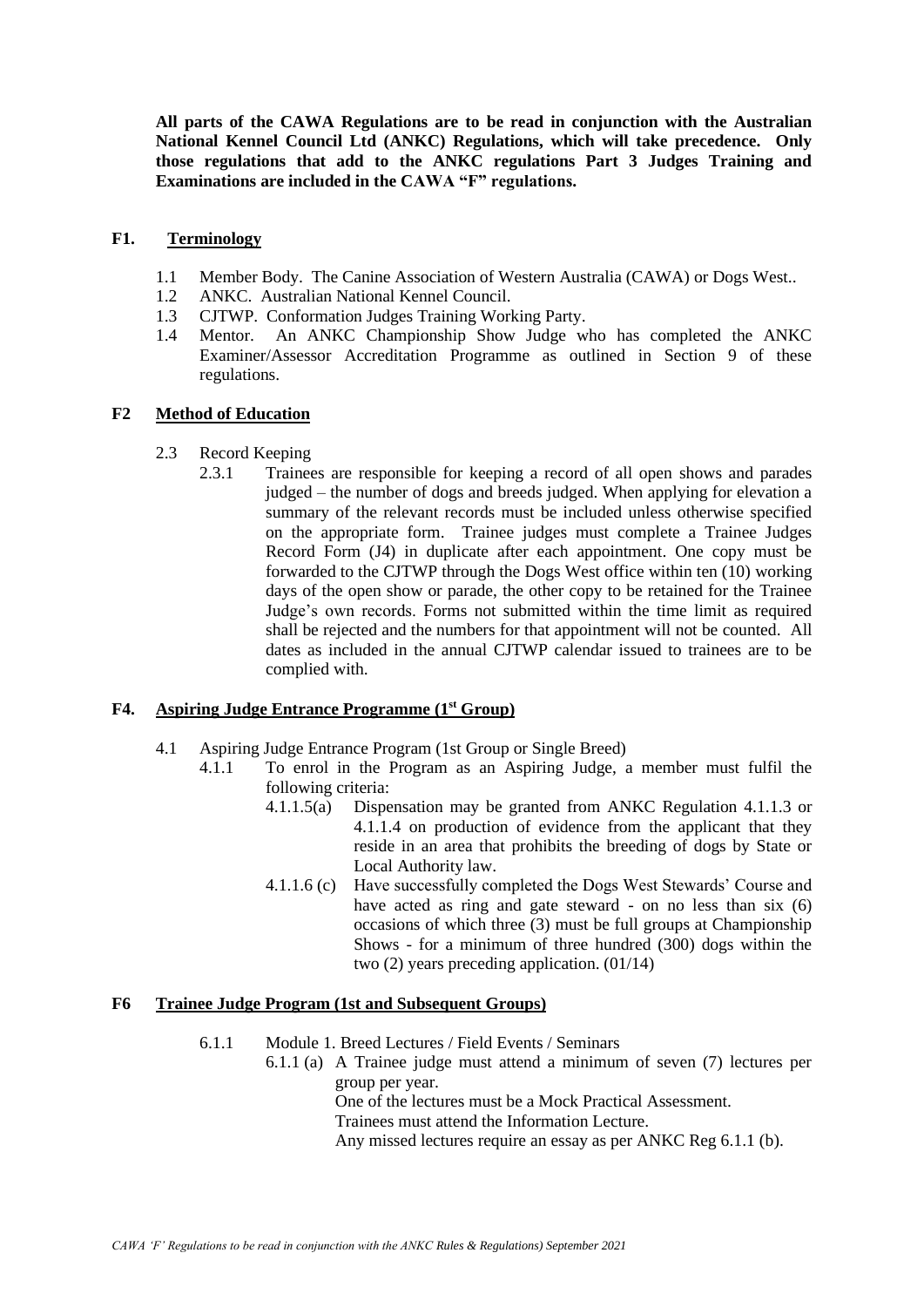A Trainee who fails to comply with ANKC 6.1.1 (b) will be ineligible to sit either the Theory or Practical exams in the current training year.

The essay must be submitted prior to any application to take an examination.

- (i) If a Trainee is unable to attend the compulsory Mock Practical Lecture, the Trainee is required to:
	- o do an essay of 1000 words on a breed lecture given on that night using the approved cover sheet which appears on the website (08/16)
	- o supply a Medical Certificate, if it is for health reasons, or
	- o submit satisfactory evidence in writing if it is for another reason
	- o On written acceptance of either a medical certificate or satisfactory evidence, the Trainee must be available prior to the Group Theory Examination to attend a Mock Practical for that group to be held at a time arranged by the Group Convenor/s. (07/15)
- (ii) If a Trainee is unable to attend the compulsory Information Lecture they must inform the conformation training coordinator in writing to the Administration office, stating the reason for non-attendance.

The reason will be assessed by the coordinator.

Trainees who do not submit a reasonable excuse will be required to:

- o complete a further twenty (20) critiques over and above those already required and,
- o steward for one hundred (100) dogs at at least two (2) shows during the following six  $(6)$  months – this requirement to be over and above the stewarding component already listed and also to be completed by those not required to steward to be eligible for a practical examination.

When the reason for non-attendance is considered appropriate by the Coordinator, the trainee is advised and a timeframe is agreed with the Trainee to carry out an online information process.

The online information process is done via email and consists of:

- o Provision of a copy of the judges training regulations and paperwork as presented at the information evening
- o A questionnaire on the paperwork provided

A section for questions the Trainee may have of the training committee.

The Trainee must return the completed questionnaire to the Administration office within 14 calendar days from the date it is sent to the Trainee.

Failure to complete and return the questionnaire will result in the trainee having to:.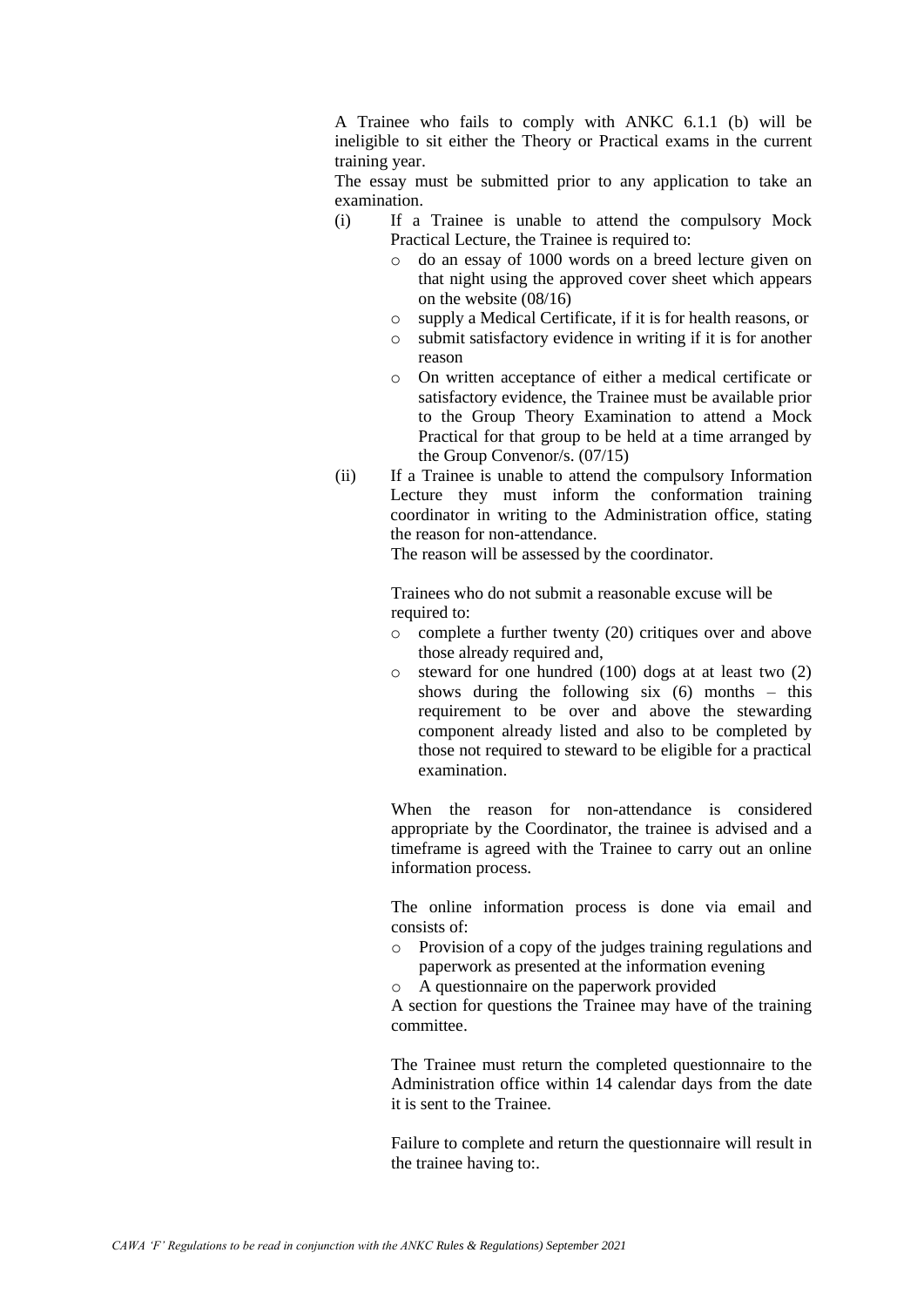- o complete a further twenty (20) critiques over and above those already required and,
- o steward for one hundred (100) dogs at at least two (2) shows during the following six  $(6)$  months – this requirement to be over and above the stewarding component already listed and also to be completed by those not required to steward to be eligible for a practical examination.

The training coordinator has 14 calendar days to respond in writing to the Trainee to:

- o Provide feedback on the completed questionnaire to the Trainee
- o Answer any questions raised
- (Refer to ANKC Part 3 Regulation 6.1.1 (b) & (c) **(12/15)**
- 6.1.1(d) Essays must be lodged in duplicate with the Dogs West office for recording with one to be forwarded to the relevant convenor and the other copy to the trainee. On receipt of an essay, the convenor will mark and return it to the trainee OR if deemed to not meet CAWA 'F' Regulations requirements, refer it to the committee for confirmation that the essay needs to be returned to the Trainee for amendment and resubmission within fourteen (14) days. If the essay is submitted by email, then the submission is taken to have been made at the time the email was sent, as per the time and

date indicated on the senders email when received by the Dogs West office. Acknowledgement will be by return email.  $(03/13)$ 

- 6.1.1 (e) In extenuating circumstances, trainees may apply to the convenor, before the due date, for an extension for submission of an essay. An extension may be granted after consultation with the Chair/Coordinator regarding the reason for the extension. If an extension is granted, then the date by which the essay must be submitted will be advised to the trainee. **(08/20)**
- F6.1.1(f) Failure to submit essays by the due date or the amended due date will render the Trainee ineligible to sit the next Theory Exam (parts A and/or B) for the Group in which the essay/s have not been submitted. Where the trainee has already passed the Theory Exam, then they will be penalised by being made ineligible to take the next Practical Exam in the Group for which the essay/s have not been submitted. Submission of an essay/s after the due date or amended due date will not mitigate the penalty and the trainee will be required to enrol in and complete the next or a subsequent training programme for the Group in which the essay/s have not been submitted. **(12/20)**
- 6.1.1(g) Failure to submit essays will render the Trainee ineligible to take an Examination until the missed Breed lectures are attended.
- 6.1.1(h) There will only be one extension and one resubmission per essay.
- 6.1.2 Module 2. Practical Experience
	- 6.1.2(a) No Trainee may judge in excess of 200 Exhibits without permission of the President and/or the Vice President on the recommendation of the Conformation Judges Training Working Party) (11/12)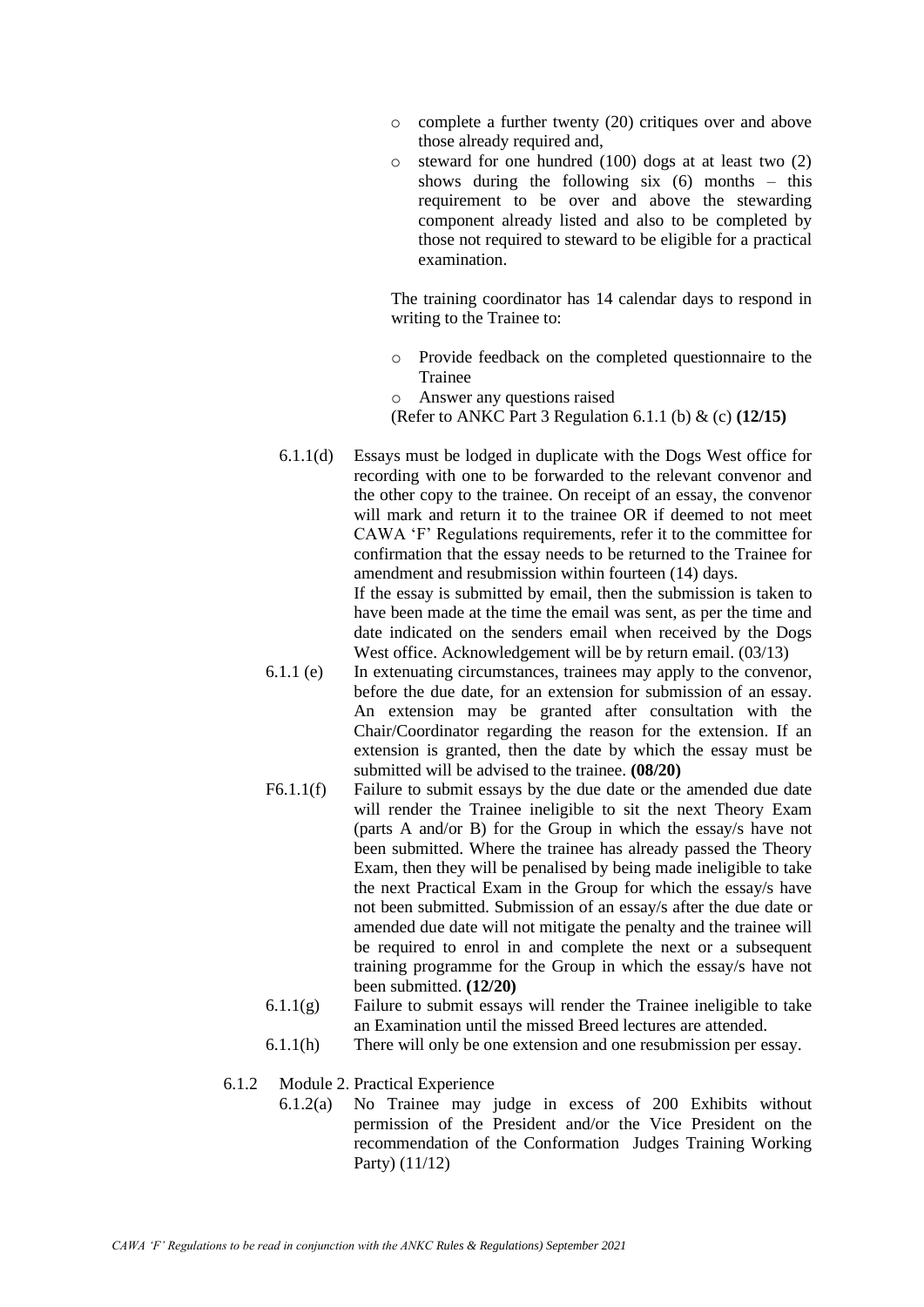6.1.3 Module 3 Breed Specialty Show

Trainee judges are to attend a minimum of one (1) Breed Specialty Show for the Group or other numbers set by the Member Body. Where a Group has limited numbers of Breed Specialty Shows permission may be granted by the CJTWP for a trainee to complete the specialty critiques at Group or Multibreed Specialty shows. A written critique of five (5) dogs examined at each event is to be submitted to the Member Body within 14 days of the event. **(10/19)**

The critique is to be countersigned by the Breed Specialty Judge or a recognised Assessor for the Group, who is not a trainee judge currently enrolled in the scheme and who has examined the said dogs on the day. Critiques may be completed at shows out of the State provided that the CJTWP have arranged for a suitable assessor to be present to countersign critiques. **(02/19)**

### **F7 Single Breed Training Programme**

7.1.5 Where there is a Breed Club in the State, judging at that breed club's Open Show, Parade or Members Competition, to gain practical experience is to be desired. If not possible, Group and All Breeds Clubs are to be encouraged to invite the Single Breed Trainee to judge their breed at one of their Open Shows to enable them to meet the required number of 25 dogs needed to be judged. Where there are insufficient numbers in the breed the trainee judge may apply to the CJTWP for dispensation from this regulation requirement.

> Where conducted, attend (at the discretion of the Member Body) the Breed club's Open and Championship Show, the Group club's Open and Championship Show and the breed judging at an approved major Show. i.e.: Royal Show or the major non-Royal show in each State.

> Where dispensation is granted, the trainee judge must critique 25 dogs, countersigned by an accredited assessor for the breed, who is not currently a trainee judge enrolled in the scheme, who has examined the said dogs on the day. (02/19)

### **F9 Theory Examinations**

F9.1.1 The Theory Examination may be divided into two (2) parts i.e. (A) and (B), both of which must be completed. Part A may be undertaken followed by Part B, or Part B may be undertaken followed by Part A. Irrespective of the order in which the parts are taken, both parts must be completed within the current training programme for which the Trainee is enrolled. If both Parts A & B are not able to be completed within the current training programme, the trainee must re-enrol for a further training programme.

> 9.1.1.1 A pass in the theory exam will be achieved with a combined 75% mark from the two parts.

> 9.1.1.2 A fail in the Theory Exam requires both parts A and B be repeated. This will require the Trainee to enrol in a new two year training programme.

> 9.1.1.3 Examinations will be offered in July and October of the same Calendar Year.

> 9.1.1.4 The effective dates for breed standards to be used in the July and October examinations will be 31st May and 31st August respectively of the Calendar Year. **(12/20)**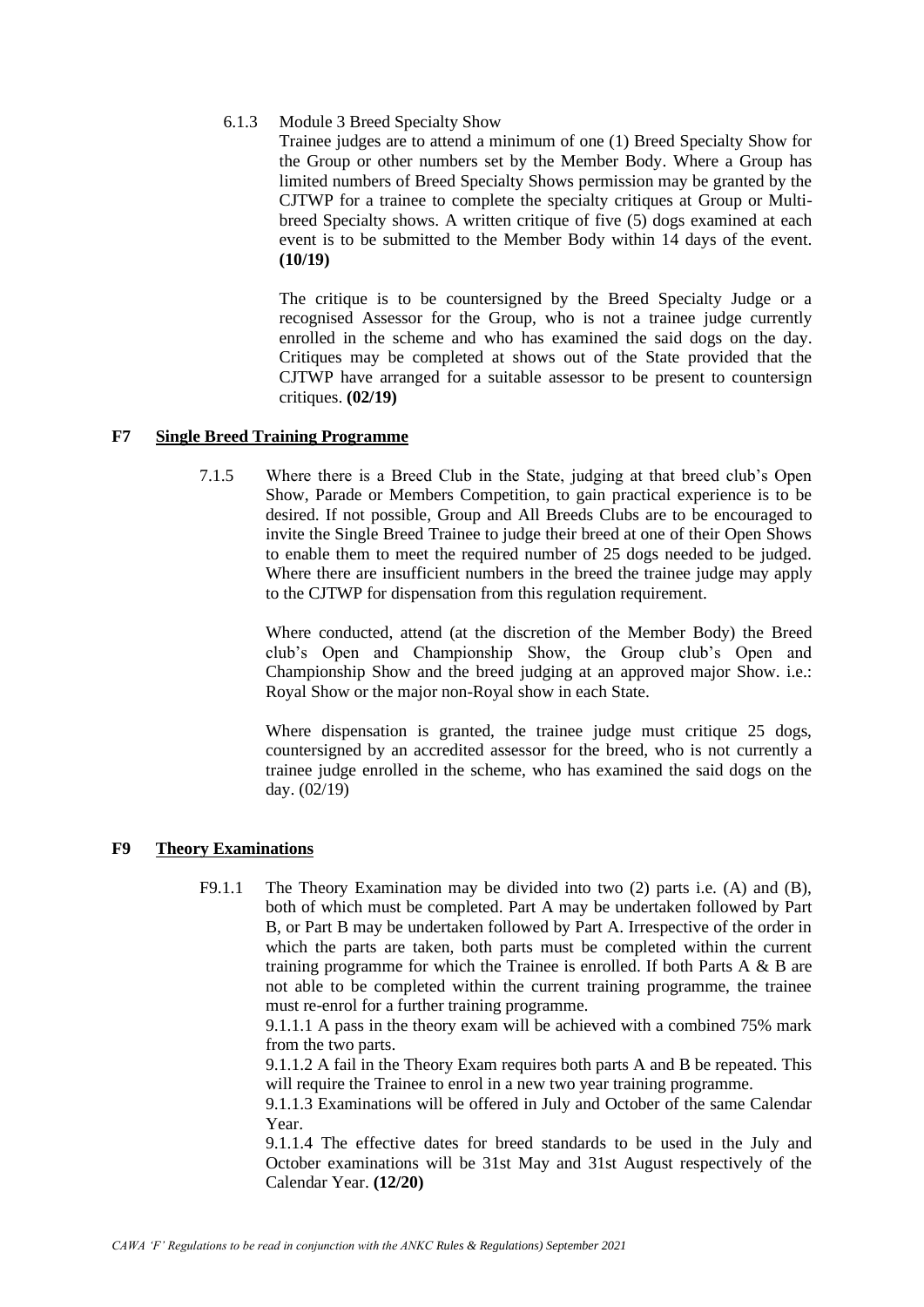- 9.1.2 Single Breed Theory Examinations shall include questions requiring answers in more depth than Group Theory Examinations. Key phrases from the Breed Standard will be essential and may include phrases from the Breed Standard Extension. $(10/11)$
- 9.1.3 A candidate who has taken a Theory Examination can make an appointment to see their paper in the presence of the Co-ordinator or their Group Convenor, or a person delegated by the Co-ordinator. All requests for appointments are to be made to the Dogs West office. (01/17)
- 9.1.4 Trainee judges who fail examinations (theory or practical) are required to continue to attend all lectures until licensed. In the event of persons being unable to attend any scheduled lecture, they are required to submit an essay of 1000 words (within the prescribed time) in its place

# **F11 General**

11.6 Examination Protocols

Trainees and Aspirants during the conduct of Theory and Practical examinations shall do so without referring to any information that relates to their examination – this includes, but is not limited to breed standards, notes, electronic information, advice from others.

Where examinations are to be conducted as Open Book Examinations all participants will be so advised in writing by Dogs West either in the curriculum, by letter or by email prior to that examination.

Any breach of this regulation will result in the suspension of the trainee or aspirant from the conformation judges' training programme for a twelve (12) month period.

11.6.1 Results of Theory and Entrance Examinations will be available from the Association from 2.00pm on the working day after the conclusion of the examinations.

Results of Practical Examinations will be available from the Association from 2.00pm on the second  $(2<sup>nd</sup>)$  working day after the conclusion of said practical examination. (11/15)

11.7 Stewarding Requirements

All Trainee Judges must steward for a minimum of 300 dogs at no fewer than three (3) shows during the two (2) years prior to applying for a Practical Exam for their first and second groups. On the third and subsequent groups, trainees must steward a minimum of three (3) shows, for each group in which they are training, which must be All Breeds Championship or Group Specialty Shows, prior to applying for a Practical Exam. Evidence of this stewarding is to be submitted with their application for the Practical Examination. Trainee Judges are to be responsible for maintaining their own records and submitting these records to the office for collation at the time of applying for a practical examination. (09/21)

### **F12 Appeals**

**12.2** Where a Trainee Judge believes that the Practical Examination for which they were a participant was not conducted in accordance with the Regulations, they must lodge an appeal with the Member Body. This appeal must be lodged by 2.00pm on the second working day after the conclusion of said practical examination and should detail the Regulation/s that are alleged to have been breached. Appeals received after this time will not be considered. (03/13, 11/15)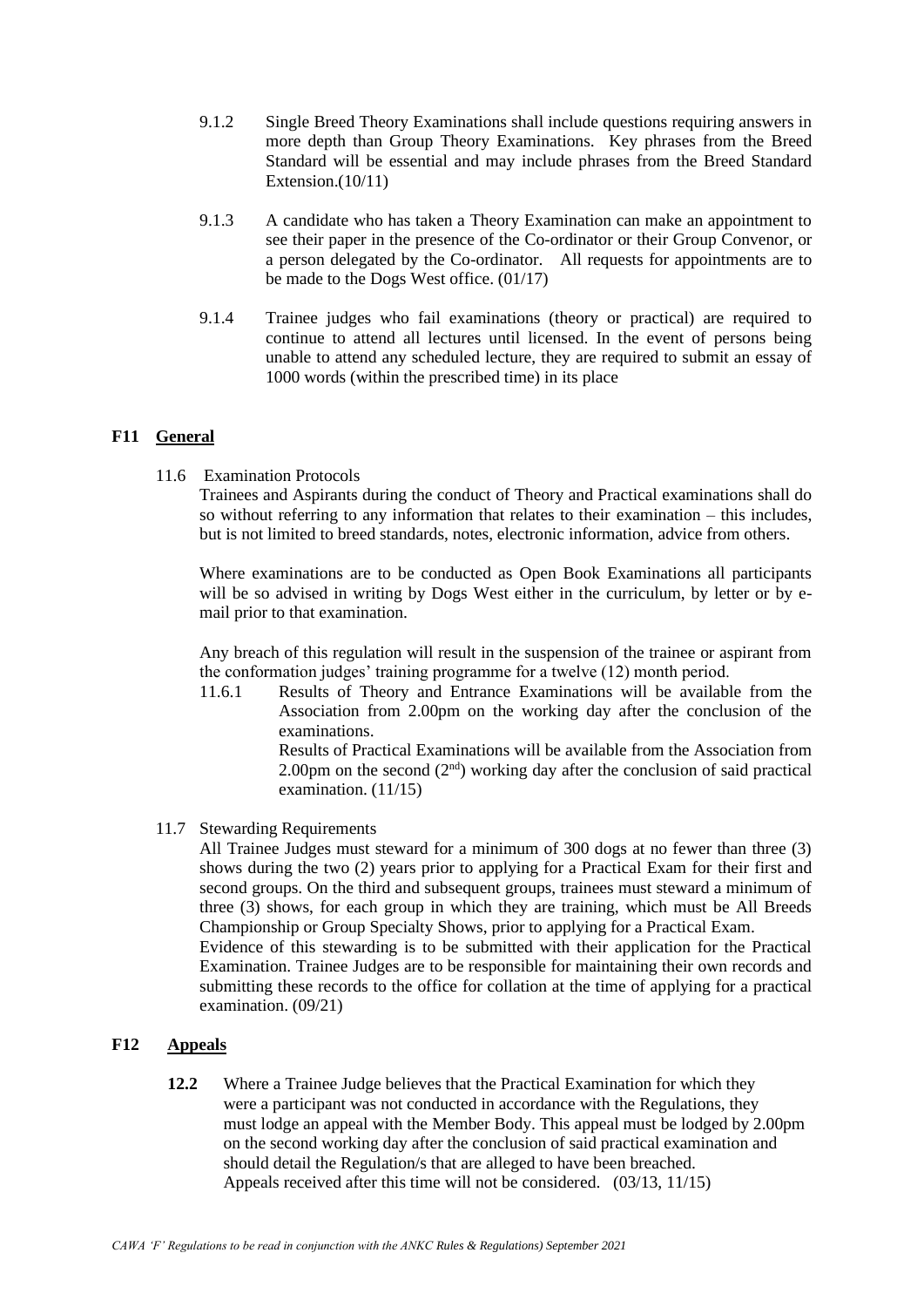### **F14 Applications and Renewals**

- 14.1 Applications for 1st and subsequent groups to be made on the appropriate form accompanied by relevant fee and submitted to the Canine Association of Western Australia (Dogs West office) not later than 1st December, or where this falls on a weekend or public holiday, by close of business on the next working day, each year.  $(02/19)$
- 14.2 Application for renewal of Trainee Judge status shall be made on the appropriate form accompanied by relevant fee and submitted annually to the Canine Association of Western Australia (Dogs West office) not later than 1st December or where this falls on a weekend or public holiday, by close of business on the next working day. (02/19)
	- 14.2.1 In the event that the application is not received by the required date, an additional late fee of \$100.00 will accompany the application for renewal up until  $10^{th}$  December each year.  $(02/19)$
- 14.3 Trainees judges may formally withdraw from the conformation judges' training programme at any time during the training year but not later than 1<sup>st</sup> December. Formal withdrawal must be approved by the CJTWP.
	- 14.3.1 Trainee judges who have formally withdrawn from the conformation judges' training programme may apply to re-enter the scheme at any time, subject to the approval of the CJTWP and are also subject to all requirements regarding lecture attendance and other matters.
- 14.4 Application to sit the Theory Exam Parts "A "and "B" shall be made on the appropriate form and accompanied by the relevant Fee and submitted to the Canine Association of Western Australia (Dogs West office) by the first Wednesdays in July and October each year. 08/11
	- 14.4.1 Trainees wishing to view Theory Exam results must apply to do so within ten (10) working days of sitting the examination.
- 14.5 Applications to sit a Practical Examination shall be made on the Application Form-Application and Assessment (form J1), accompanied by the relevant fee and other supporting evidence (as listed on J1) and submitted to the office not later than 1st November. Where this falls on a weekend or public holiday, by close of business on the next working day, each year, pending successful results of the Theory Exam. **(08/20)**
- 14.6 All applications shall be made on the appropriate Canine Association of Western Australia form and accompanied by the prescribed fee:
	- a) All applications not lodged by the due date will not be accepted
	- b) All applications not accompanied by correct fee will not be accepted.
	- c) Each application must be lodged on a separate form (09/08)

#### **F15 Training Year**

15.1 The show judges training year shall be contained within a calendar year as specified in Clause 17.1 and be defined as follows: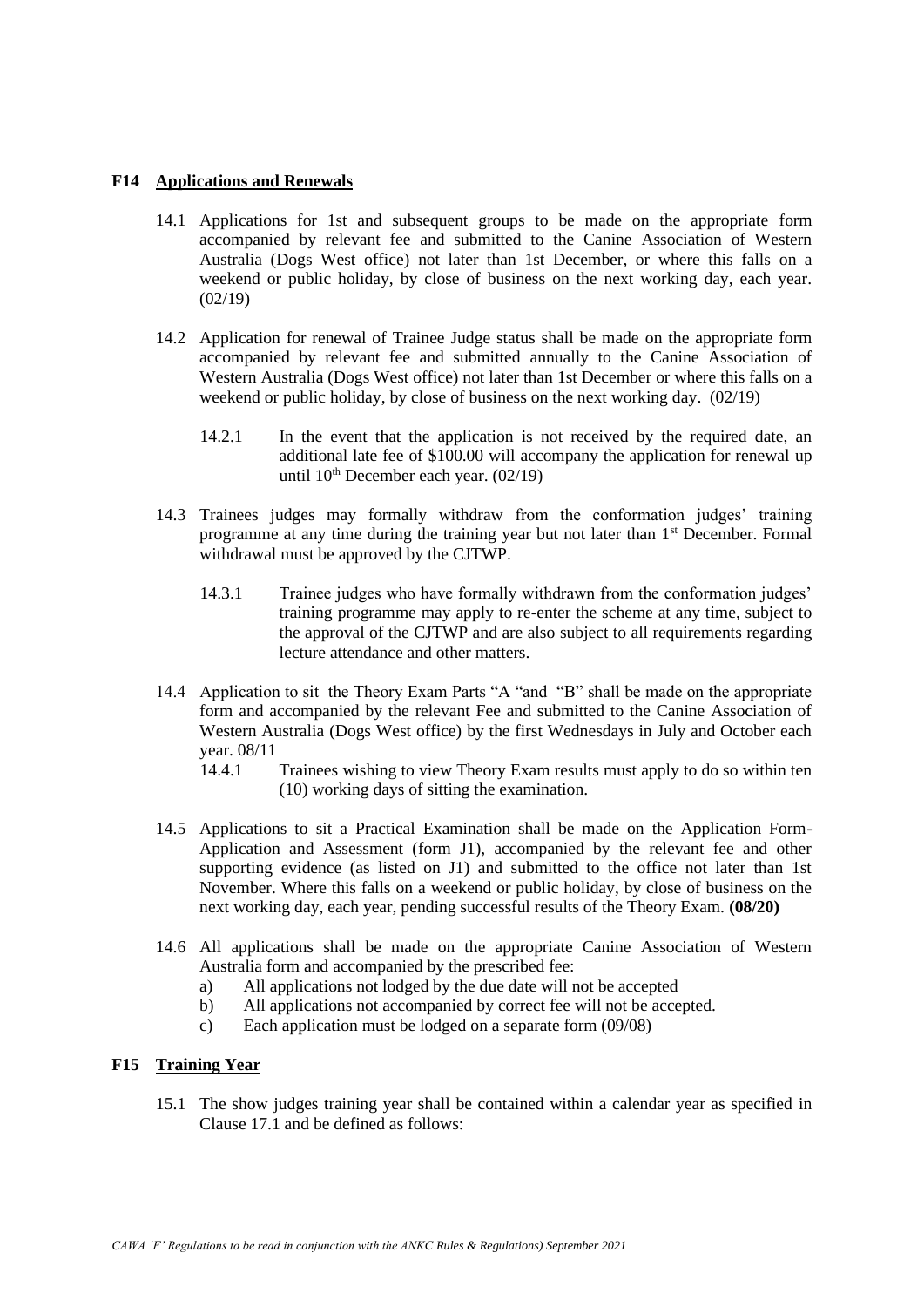- 15.1.1 The training year for Aspirant Judges shall commence on the date of the Rules and Regulations lecture for registered Aspirant Judges for that year and conclude on the date of the practical exams of the same year.
- 15.1.2 The training year for trainee Judges shall commence on the date of the Information Night for Trainee Judges and shall conclude on the date of the practical exam for Trainee Judges of the same year.
- 15.2 Assessments
	- 15.2.1 For the first four (4) Groups each Trainee Judge must be assessed on two(2) occasions, the first (where possible) by the Convenor for each group in which they are training and the second by two or three Assessors. In the 5th and subsequent groups only one (1) assessment will be required. The Assessor/s shall recommend either a Pass or a further period of training followed by another assessment.
		- *Clarification: Except for Single Breed Trainees, all assessments will be conducted at All Breeds or Group Clubs Open Shows and/or Parades. 05/14*
	- 15.2.2 Trainee Judges must apply to the Chief Executive Officer of the Canine Association of Western Australia (Inc) on the prescribed form (J1) for assessment at least one (1) month prior to the appointment. (09/08, 08/11)
	- 15.2.3 When assessing a Trainee Judge, the following aspects will be considered:
		- a) Dress (is it appropriate?)
		- b) Punctuality
		- c) Ring Control
		- d) Manner with dogs
		- e) Manner with exhibitors
		- f) Judging method
		- g) Judging speed
		- h) Application of standards
		- i) Overall performance. (09/08)

#### **F16 Trainee Judges Appointments**

- 16.1 No judging appointment may be accepted for any group until the relevant status has been granted.
- 16.2 Trainee Judges shall not judge any group at Open Shows or Parades for which they hold championship status except at Open Shows or Parades over 75kms from Perth GPO or with permission of Council, on the recommendation of the Conformation Judges Training Working Party.
- 16.3 A Trainee Judge may judge an entire Parade or Open Show including General Specials held more than 75km from Perth GPO if they are qualified to judge at least five (5) Groups, of which at least two (2) are Championship Show Group status.
- 16.4 Trainee Judge may judge General Specials at a Parade or Open Show if they are qualified to judge at least five (5) Groups, of which at least three (3) of them are at Championship Show Group status. (01/11)
- 16.5 A Trainee Judge may not judge the same complete Group or All Breeds General Specials during a period of three (3) months at any Open Show or Parade, which is to be held within a radius of 75km of the venue of the prior appointment.